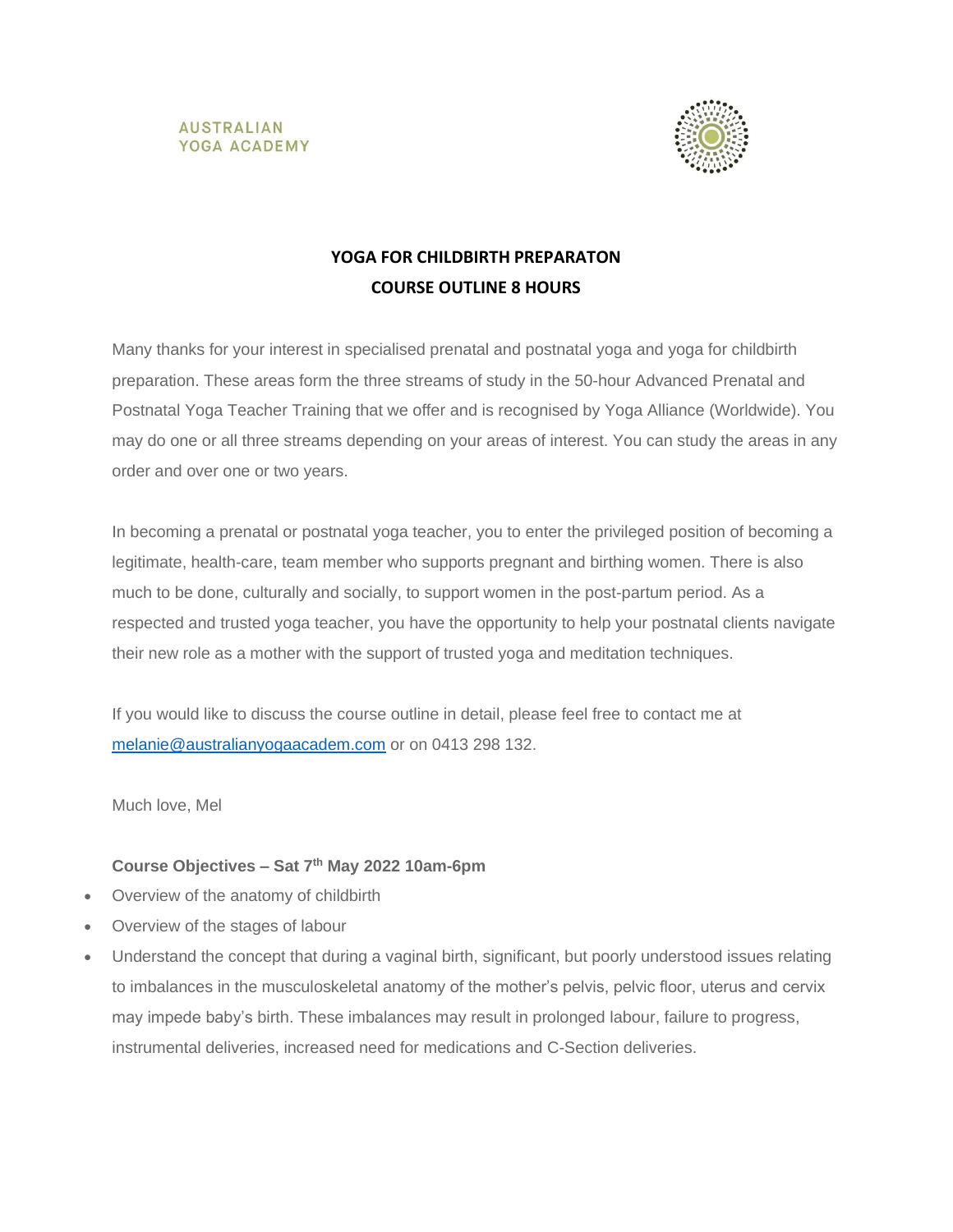### **AUSTRALIAN** YOGA ACADEMY



- Explore the yoga asana and everyday movements that will help balance the musculoskeletal anatomy of the mother's pelvis, pelvic floor, uterus and cervix so as to help avoid unwanted interventions during the birthing process.
- Develop yoga asana sequences that encourage:
	- Optimal Foetal Positioning movements
	- Active Birthing Movement techniques
	- Babies in breech or posterior positions to change
	- Principles from other respected approaches to birthing, where the aims are a joyful and safe birthing experience for mother and baby
- Explore the best breathing (pranayama) techniques and the best meditation practices to prepare for birth and to use during birthing.
- Led prenatal yoga practice incorporating yoga asanas, breathing and meditation from the principles mentioned above.

## **Prerequisites for Attendance**

This course is open to qualified yoga teachers and yoga teacher trainees who have a genuine interest in working with pregnant and birthing women. It is also suitable for midwives and members from any other professions that work with prenatal clients on a regular basis. Please note that completion of part of all of the 50 hour Advanced Prenatal and Postnatal Yoga Teacher Training does not qualify you as a Yoga Teacher. This is advanced level training, designed to increase knowledge and understanding in a special needs area and will contribute to continuing professional development.

#### **Pre/post reading requirements**

Please read/watch these prior to the course if you can:

- Janet Balaskas, *A New Active Birth*
- Gail Tully, "The Three Principles in Pregnancy" article

<https://www.spinningbabies.com/pregnancy-birth/the-three-principles-in-pregnancy/>